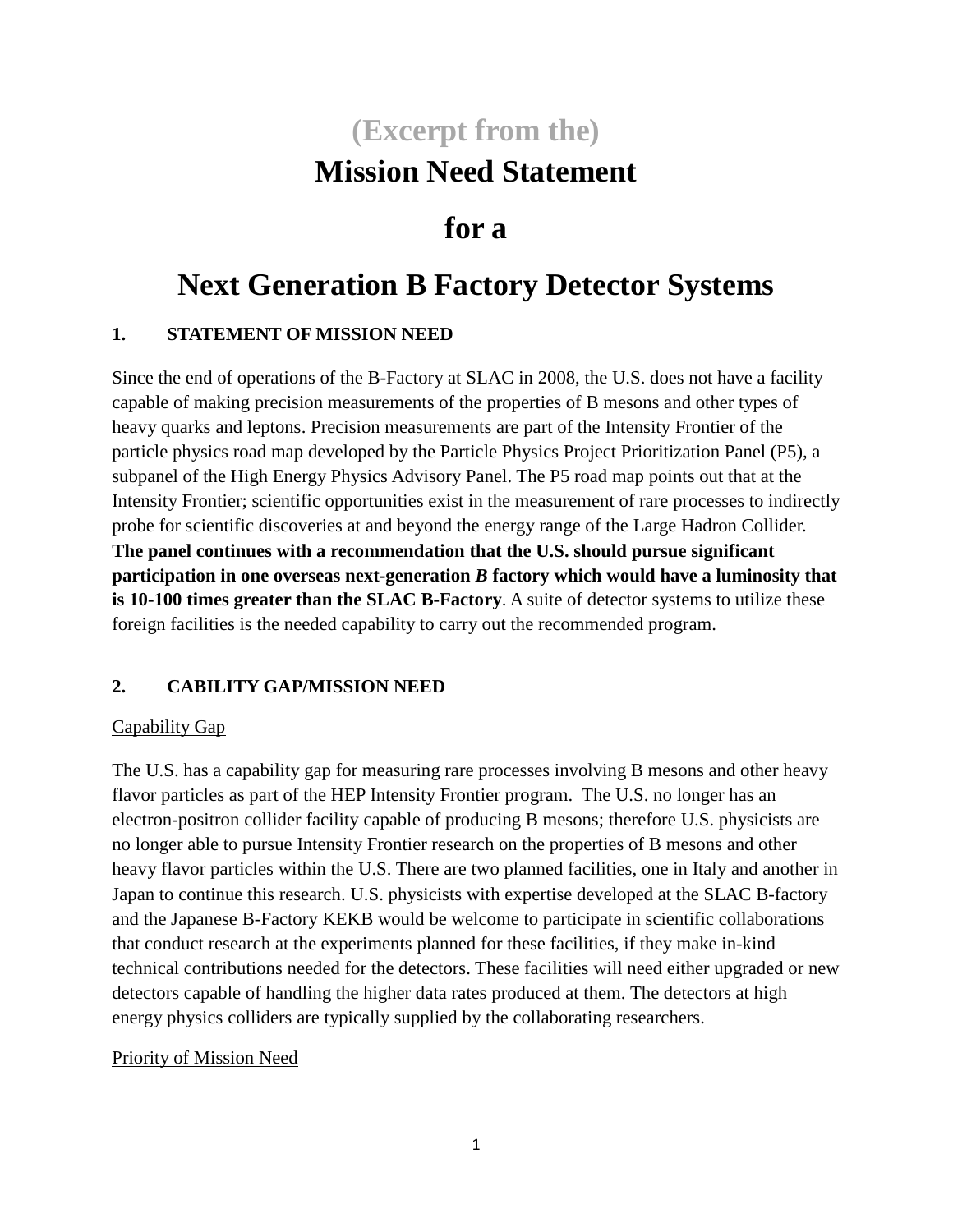The HEP strategic roadmap developed by P5 calls for a balanced program of research across all three frontiers: Energy, Intensity, and Cosmic. P5 also called out participation at higher intensity electron-positron accelerator facilities, which are being planned in Japan and Italy, as a worthwhile investment for the Intensity Frontier.

The Super-B Factories are in their planning stages now and will move into their construction phases in the near future. The timely development of detectors capable of exploiting the potential of these new facilities must proceed in parallel.

#### Other Potential Capabilities

The only other potential capabilities to make high precision measurements of B mesons are the LHC-B experiment at CERN. The high backgrounds at a hadron collider limit the number of precision measurements that can be made. There have been no indications from the LHC-B experiment that they desire new U.S. participation at this time, and there also has been no indication that the U.S. community is interested in pursuing this option.

#### Impact if Gap is Not Resolved

Failure to approve this mission need will run contrary to the advice of the HEPAP P5 subpanel. Also failure to approve will leave the United States with a diminished Intensity Frontier research program with fewer opportunities for development and implementation of new detector technologies and for training of the future technology workforce.

#### Benefits from Closing the Gap

A new detector at a Super B Factory could resolve the current flavor puzzles discovered by the previous generation of experiments, help discriminate among new physics identified at the LHC, or even discover evidence for new particles or forces inaccessible to the LHC. The pursuit of this mission would position the United States in the forefront of investigation within the Intensity Frontier in the study of rare processes, and provide valuable experience for scientists working at a facility at the forefront of particle accelerator and detector technology.

#### Internal/External Drivers

The primary driver is internal. The HEP strategic roadmap developed by P5 calls for this investment as part of a strong and well-balanced U.S. research program. The timing of this investment is being driven by the opportunities presented by development of new facilities in other countries, which would welcome our participation.

### **3 POTENTIAL APPROACH**